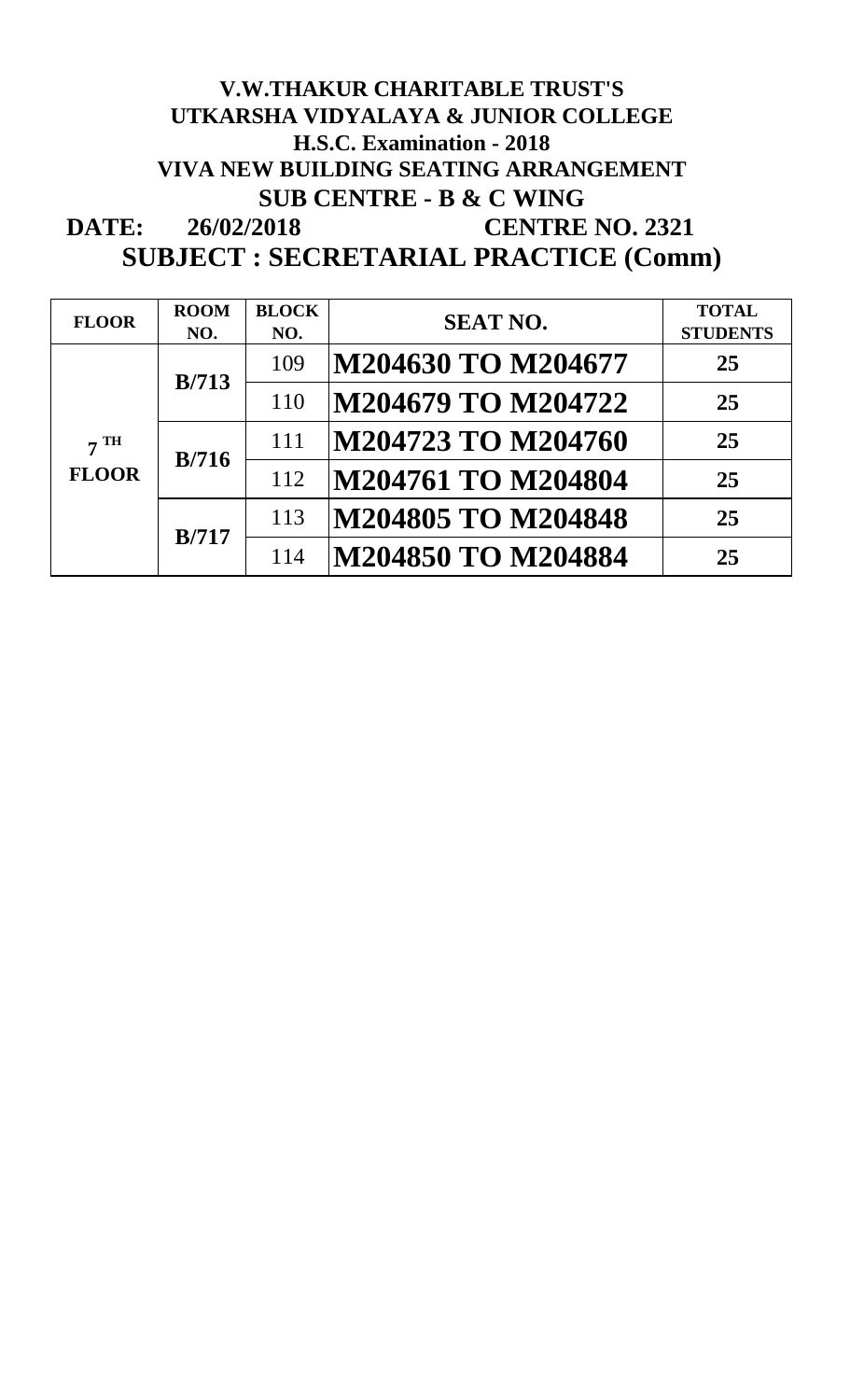### **DATE: SECRETARIAL PRACTICE (Comm) V.W.THAKUR CHARITABLE TRUST'S UTKARSHA VIDYALAYA & JUNIOR COLLEGE H.S.C. Examination - 2018 VIVA NEW BUILDING SEATING ARRANGEMENT SUB CENTRE - B & C WING 26/02/2018 CENTRE NO. 2321**

| <b>FLOOR</b>          | <b>ROOM</b><br>NO. | <b>BLOCK</b><br>NO. | <b>SEAT NO.</b>           | <b>TOTAL</b><br><b>STUDENTS</b> |
|-----------------------|--------------------|---------------------|---------------------------|---------------------------------|
|                       | B/612              | 115                 | M204886 TO M204921        | 25                              |
|                       |                    | 116                 | M204922 TO M204962        | 25                              |
|                       | B/613              | 117                 | M204963 TO M205003        | 25                              |
|                       |                    | 118                 | <b>M205008 TO M205042</b> | 25                              |
|                       | B/616              | 119                 | M205043 TO M205083        | 25                              |
| 6 <sup>TH</sup> FLOOR |                    | 120                 | M205086 TO M205123        | 25                              |
|                       | B/617              | 121                 | <b>M205126 TO M205175</b> | 25                              |
|                       |                    | 122                 | <b>M205178 TO M205217</b> | 25                              |
|                       | C/620              | 123                 | <b>M205218 TO M205258</b> | 25                              |
|                       |                    | 124                 | M205259 TO M205295        | 25                              |
|                       | C/621              | 125                 | M205296 TO M205331        | 25                              |
|                       |                    | 126                 | M205333 TO M205365        | 25                              |
|                       | C/626              | 127                 | M205366 TO M205397        | 25                              |
|                       |                    | 128                 | M205399 TO M205443        | 25                              |
|                       | B/627              | 129                 | M205444 TO M205482        | 25                              |
|                       |                    | 130                 | M205483 TO M205517        | 25                              |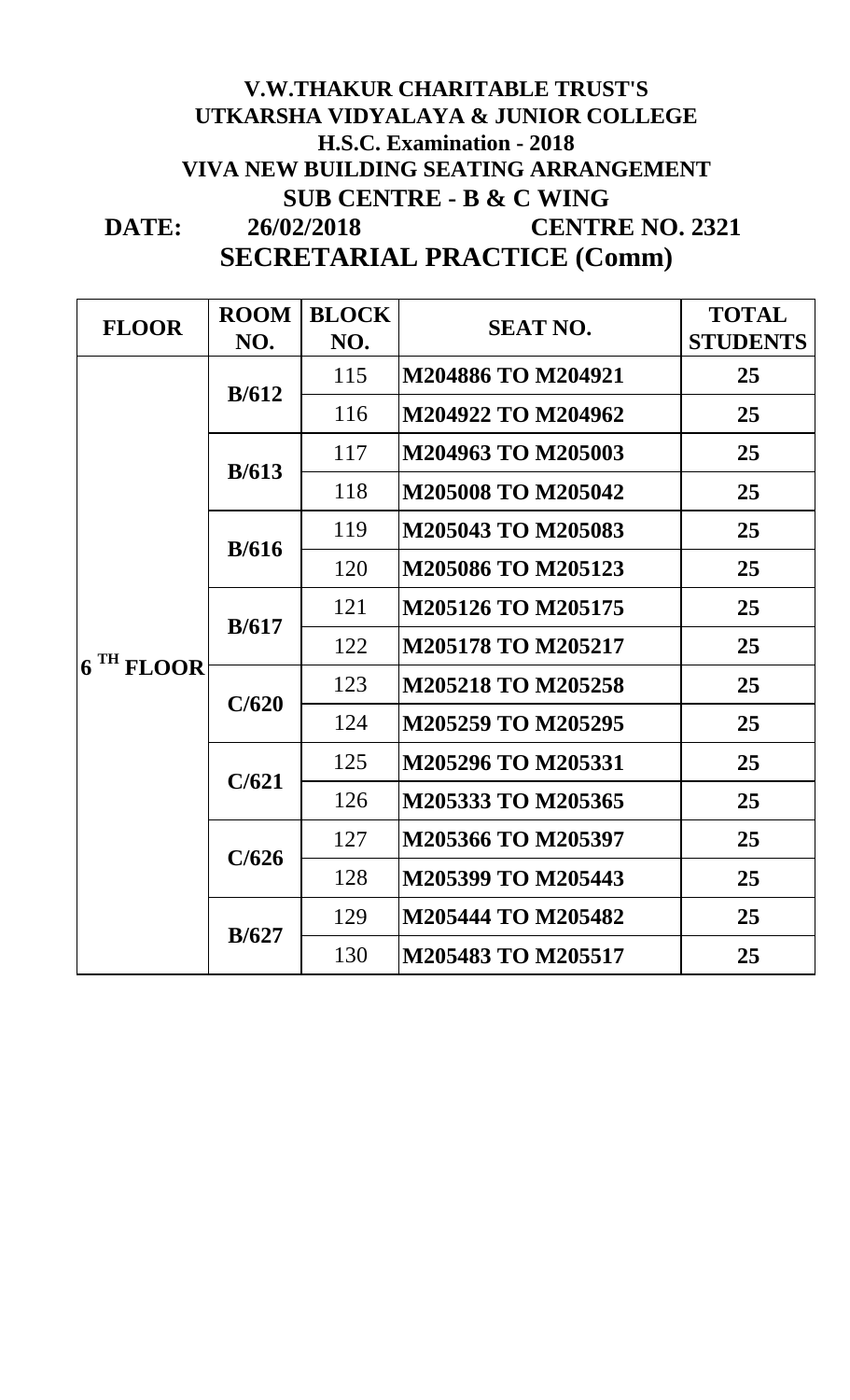#### **DATE: H.S.C. Examination - 2018 V.W.THAKUR CHARITABLE TRUST'S UTKARSHA VIDYALAYA & JUNIOR COLLEGE VIVA NEW BUILDING SEATING ARRANGEMENT SUB CENTRE - B & C WING SECRETARIAL PRACTICE (Comm) 26/02/2018 CENTRE NO. 2321**

**FLOOR ROOM NO. BLOCK NO. SEAT NO. TOTAL SEAT NO. TOTAL STUDENTS B/516** 131 **M205518 TO M205550 25** 132 **M205551 TO M205586 25** 133 **M205588 TO M205625 25** 134 **M205627 TO M205657 25** 135 **M205658 TO M205703 25 B/519** 136 **M205704 TO M205745 25** 137 **M205746 TO M205779 25** 138 **M205781 TO M205816 25** 139 **M205817 TO M205852 25** 140 **M205853 TO M205886 25** 141 **M205891 TO M205930 25** 142 **M205931 TO M205974 25** 143 **M205975 TO M206015 25** 144 **M206016 TO M206060 25** 145 **M206061 TO M206096 25** 146 **M206099 TO M206138 25** 147 **M206139 TO M206181 25** 148 **M206183 TO M206220 25** 149 **M206222 TO M206252 25** 150 **M206253 TO M206295 25** 151 **M206296 TO M206336 25** 152 **M206337 TO M206376 25** 153 **M206377 TO M206418 25** 154 **M206420 TO M206462 25** 155 **M206466 TO M206495 25** 156 **M206496 TO M206532 25** 157 **M206533 TO M206574 25** 158 **M206576 TO M206609 25 5 TH FLOOR B/517 B/518 C/520 C/521 C/522 C/528 B/529 B/531 B/532 C/523 C/524 C/525 C/527**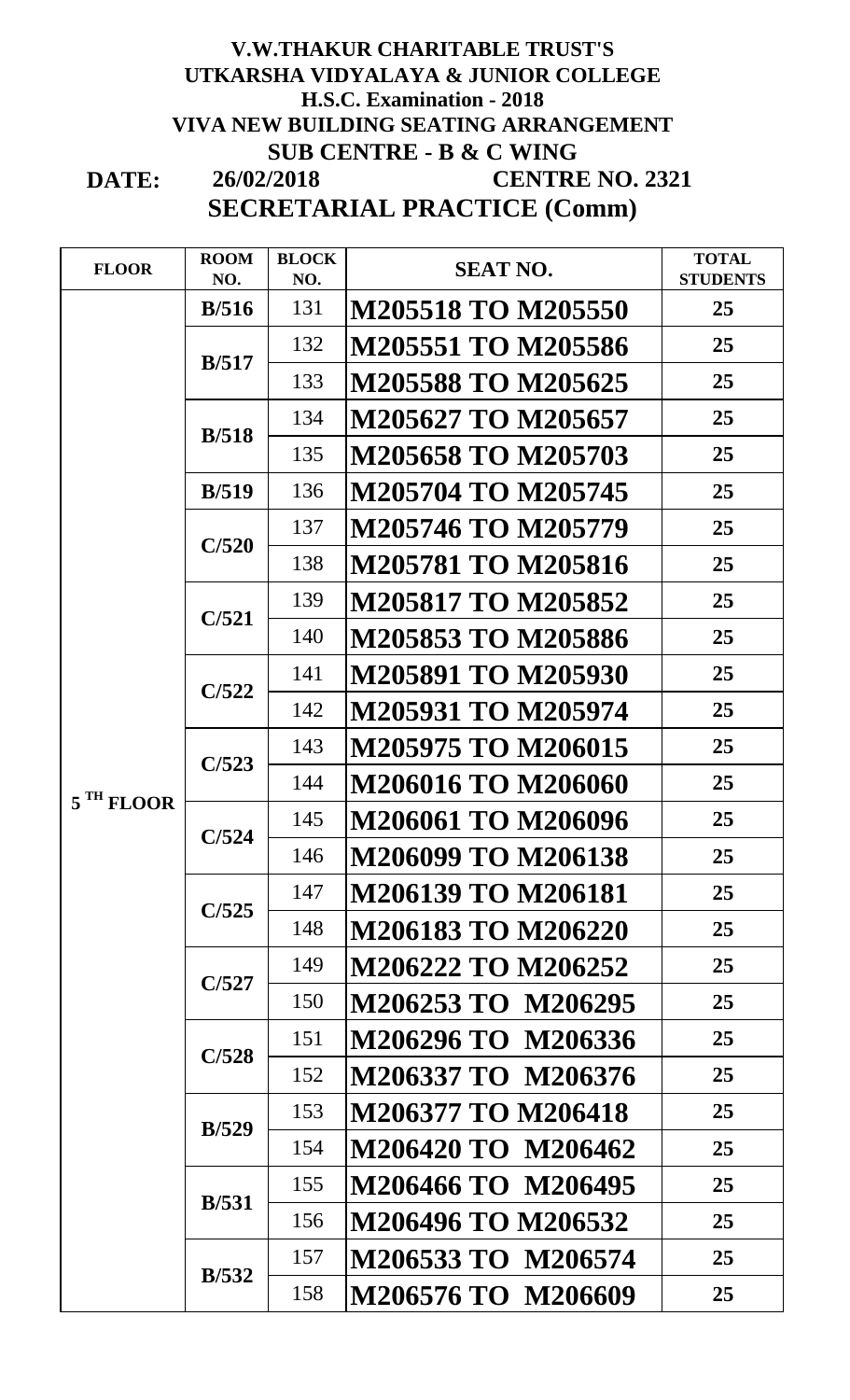#### **DATE: V.W.THAKUR CHARITABLE TRUST'S UTKARSHA VIDYALAYA & JUNIOR COLLEGE VIVA NEW BUILDING SEATING ARRANGEMENT SUB CENTRE - B & C WING SECRETARIAL PRACTICE (Comm) 26/02/2018 H.S.C. Examination - 2018 CENTRE NO. 2321**

**FLOOR ROOM NO. BLOCK**   ${{\bf NEAK}}$  **SEAT NO. TOTAL SEAT NO. TOTAL STUDENTS B/416** 159 **M206610 TO M206643 25** 160 **M206645 TO M206688 25** 161 **M206689 TO M206722 25** 162 **M206724 TO M206760 25** 163 **M206761 TO M206798 25 B/419** 164 **M206799 TO M206836 25** 165 **M206839 TO M206872 25** 166 **M206875 TO M206910 25** 167 **M206912 TO M206950 25** 168 **M206953 TO M206987 25** 169 **M206988 TO M207047 25** 170 **M207049 TO M207121 21 C/423** 171 **M203313, M204402, M206534, M203722,M370277, M202851(Mar) TO M206867 20 4 TH FLOOR B/417 B/418 C/420 C/421 C/422**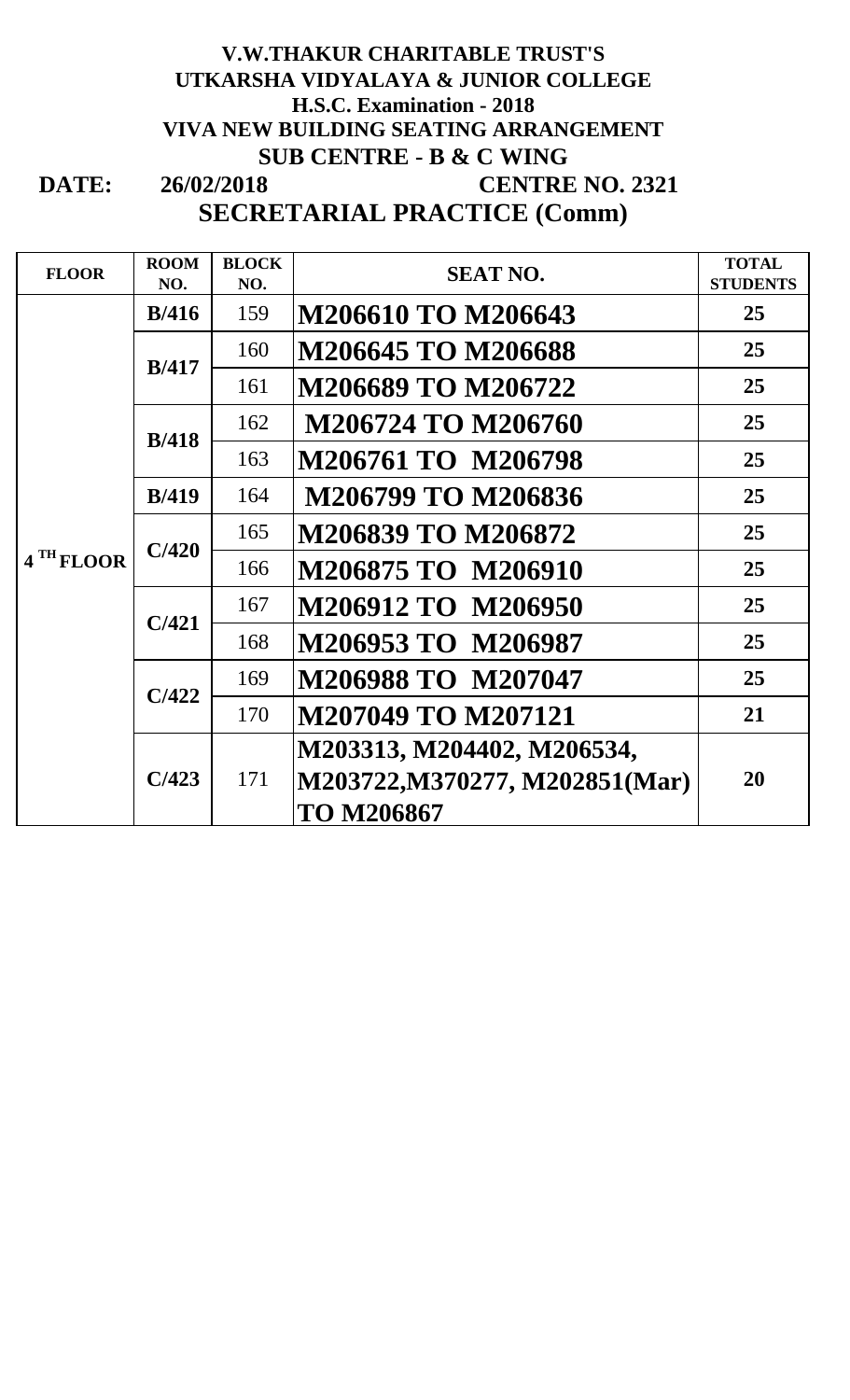## **H.S.C. Examination - 2018 V.W.THAKUR CHARITABLE TRUST'S UTKARSHA VIDYALAYA & JUNIOR COLLEGE VIVA NEW BUILDING SEATING ARRANGEMENT SUB CENTRE - B & C WING**

**DATE:**

**21/02/2018 CENTRE NO. 2321**

# **SUBJECT : ENGLISH**

| <b>FLOOR</b>          | <b>ROOM</b><br>NO. | <b>BLOCK</b><br>NO. | <b>SEAT NO.</b> | <b>TOTAL</b><br><b>STUDENTS</b> |
|-----------------------|--------------------|---------------------|-----------------|---------------------------------|
|                       | B/316              | 188                 |                 | 25                              |
|                       | <b>B</b> /317      | 189                 |                 | 25                              |
|                       |                    | 190                 |                 | 25                              |
|                       | <b>B</b> /318      | 191                 |                 | 25                              |
|                       |                    | 192                 |                 | 25                              |
|                       | <b>B</b> /319      | 193                 |                 | 25                              |
|                       | C/320              | 194                 |                 | 25                              |
|                       |                    | 195                 |                 | 25                              |
|                       | C/324              | 196                 |                 | 25                              |
| 3 <sup>RD</sup> FLOOR |                    | 197                 |                 | 25                              |
|                       | C/325              | 198                 |                 | 25                              |
|                       |                    | 199                 |                 | 25                              |
|                       | C/326              | 200                 |                 | 25                              |
|                       |                    | 201                 |                 | 25                              |
|                       | C/327              | 202                 |                 | 25                              |
|                       |                    | 203                 |                 | 25                              |
|                       | <b>B</b> /328      | 204                 |                 | 25                              |
|                       |                    | 205                 |                 | 25                              |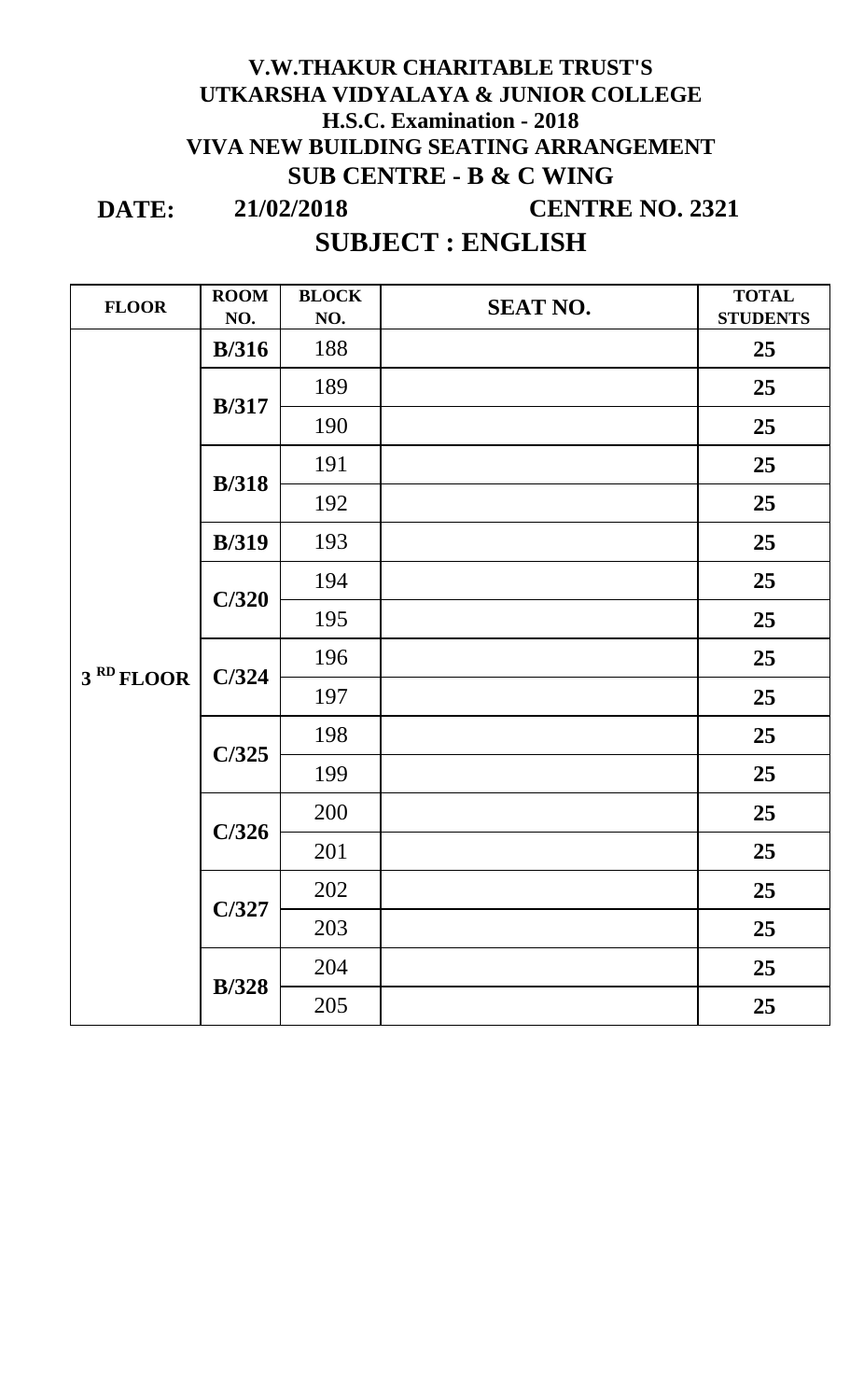## **DATE: V.W.THAKUR CHARITABLE TRUST'S UTKARSHA VIDYALAYA & JUNIOR COLLEGE VIVA NEW BUILDING SEATING ARRANGEMENT SUB CENTRE - B & C WING SUBJECT : ENGLISH H.S.C. Examination - 2018 21/02/2018 CENTRE NO. 2321**

| <b>FLOOR</b>   | <b>ROOM</b><br>NO. | <b>BLOCK</b><br>NO. | <b>SEAT NO.</b> | <b>TOTAL</b><br><b>STUDENTS</b> |
|----------------|--------------------|---------------------|-----------------|---------------------------------|
| $2^{ND}$ FLOOR | C/220              | 206                 |                 | 25                              |
|                |                    | 207                 |                 | 25                              |
|                | C/221              | 208                 |                 | 25                              |
|                |                    | 209                 |                 | 25                              |
|                | C/222              | 210                 |                 | 25                              |
|                |                    | 211                 |                 | 25                              |
|                | C/223              | 212                 |                 | 25                              |
|                |                    | 213                 |                 | 25                              |
|                | C/224              | 214                 |                 | 25                              |
|                |                    | 215                 |                 | 25                              |
|                | C/225              | 216                 |                 | 25                              |
|                |                    | 217                 |                 | 25                              |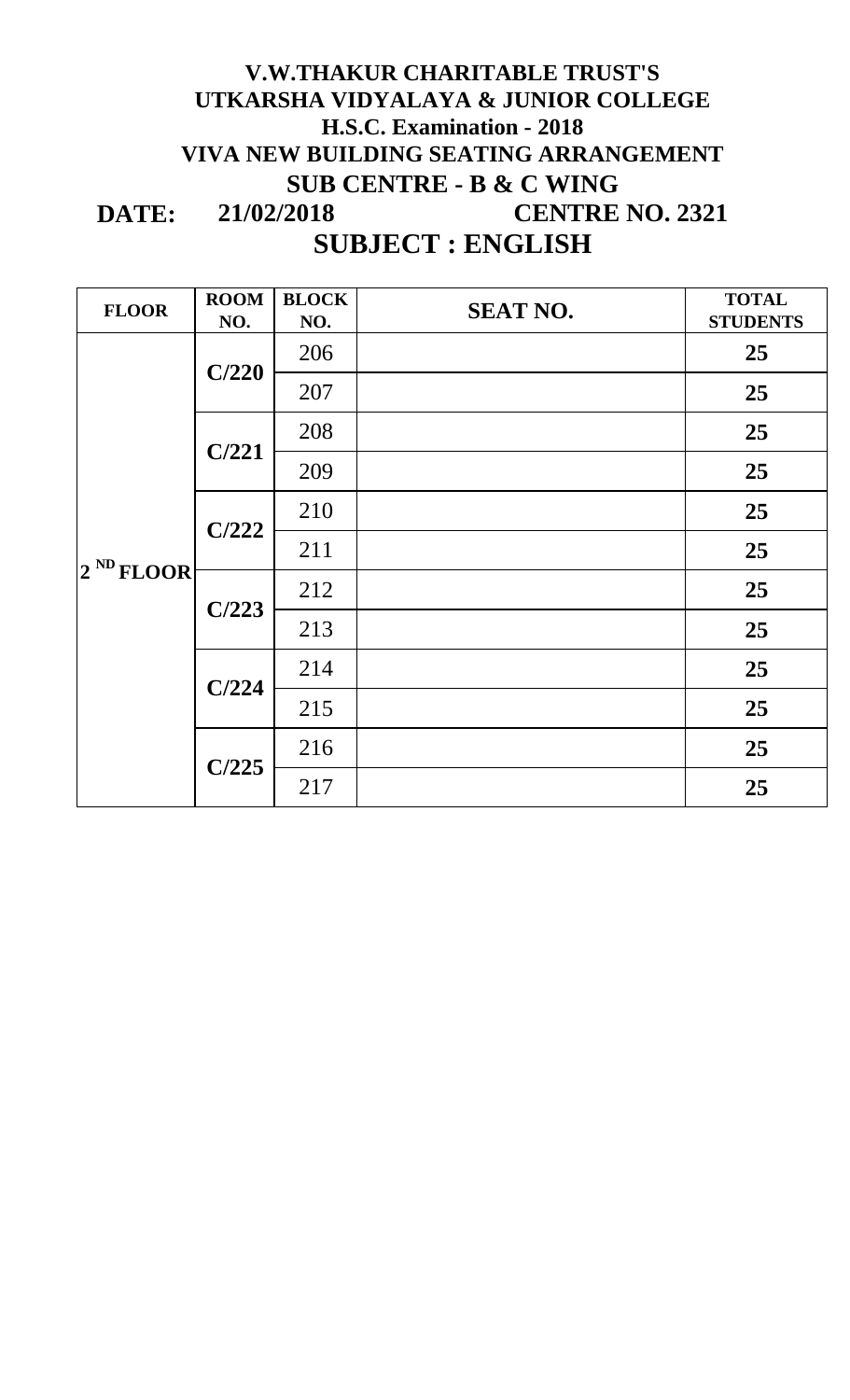## **DATE: H.S.C. Examination - 2018 21/02/2018 CENTRE NO. 23 V.W.THAKUR CHARITABLE TRUST'S UTKARSHA VIDYALAYA & JUNIOR COLLEGE VIVA NEW BUILDING SEATING ARRANGEMENT SUB CENTRE - B & C WING SUBJECT : ENGLISH**

| <b>FLOOR</b>         | ROOM NO.        | <b>BLOCK</b><br>NO. | <b>SEAT NO.</b> |
|----------------------|-----------------|---------------------|-----------------|
| 1 ST<br><b>FLOOR</b> | 124             | 218                 |                 |
|                      | 125             | 219                 |                 |
|                      | 126             | 220                 |                 |
|                      | 133             | 221                 |                 |
|                      |                 | 222                 |                 |
|                      | 134 (LAB)       | 223                 |                 |
|                      |                 | 224                 |                 |
|                      | 135 (LAB)       | 225                 |                 |
|                      |                 | 226                 |                 |
|                      | 136 (Library)   | 227                 |                 |
|                      |                 | 228                 |                 |
|                      | 137             | 229                 |                 |
|                      | <b>GYMKHANA</b> | 230                 |                 |